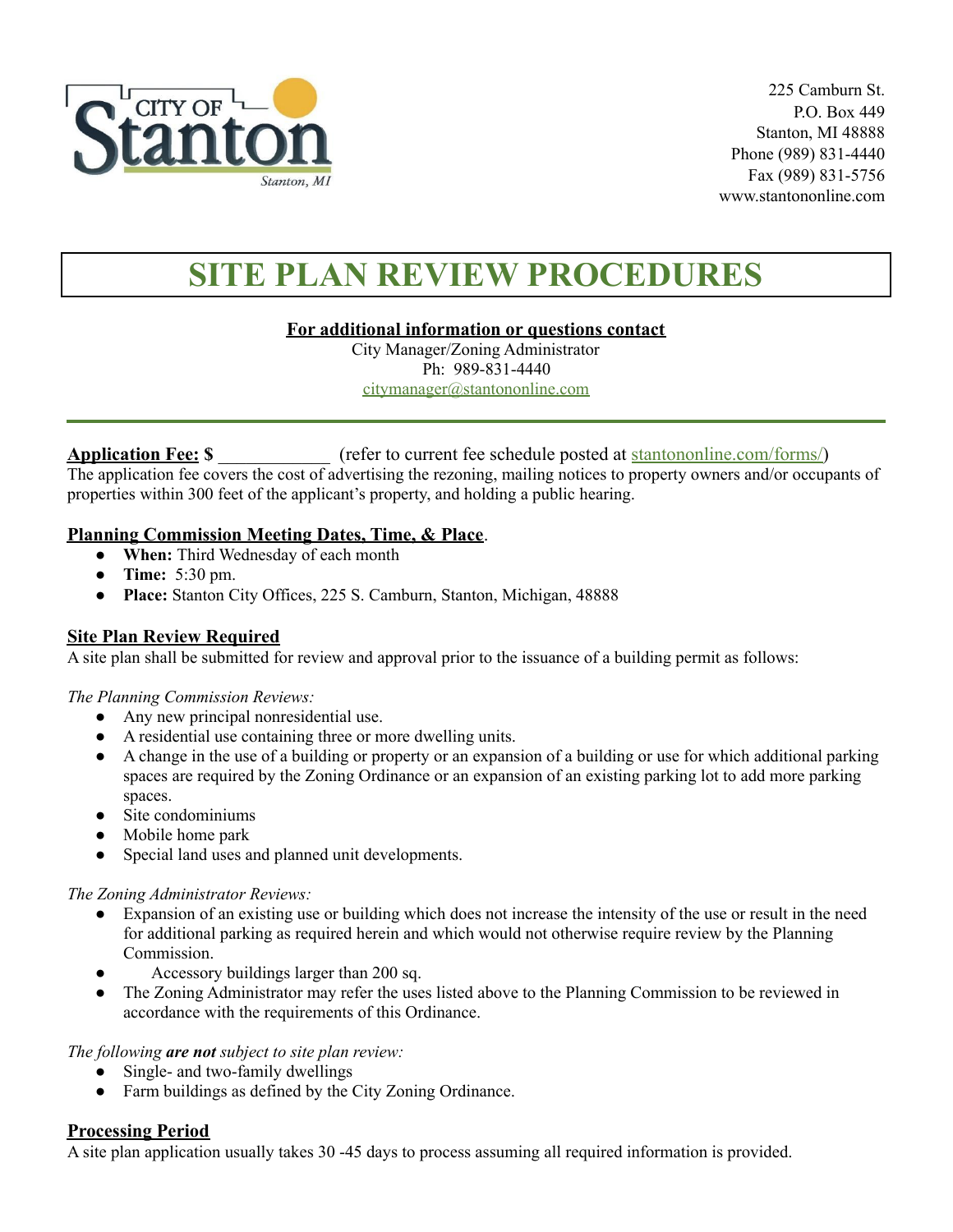# **Application Procedures**

- *Pre-application Conference.* Before submitting a formal application for a site plan the applicant is encouraged to meet with the City Zoning Administrator. The purpose of this meeting is to discuss the review process with the applicant, the requirements of the Zoning Ordinance as they relate to the proposed project, any required fees, utility requirements. building permit procedures and to answer questions from the applicant.
- *Application form*. The application form is on the City of Stanton website: *[www.](http://www.waytwp.org)stantononline.com* or the form can be obtained from the City offices.

# **Submission Requirements**

- Site plans must be submitted a minimum of 21 days before the date of review by the Planning Commission *to the City Zoning Administrator.*
- Application form signed by the property owner and applicant.
- Application fee.
- Narrative describing the project.
- 12 copies of a site plan prepared in accordance with *the attached site plan checklist* and other information required by Chapter 13 of the Zoning Ordinance.
- Completed site plan checklist.
- An electronic version of the site plan and all other items submitted in a form acceptable to the City.

# **Review Process**

- The Zoning Administrator forwards the fee to the City Clerk and the site plan and application materials to the City Planner and to the City Engineer and Fire Chief if necessary.
- The Zoning Administrator reviews the plan for completeness with the site plan checklist. If substantially complete the plan can be forwarded to the Planning Commission for the next meeting. If not, the applicant is notified and must revise the site plan to comply with the checklist.
- The Zoning Administrator or City Planner provides a written report to the Planning Commission and to the applicant a minimum of 5 days before the Commission meeting.
- At the Commission meeting the plans submitted at the time of application will be reviewed along with the staff reports. In order to allow for proper review, the Commission will not accept revised plans submitted at the meeting.
- The Planning Commission at its meeting, reviews the plan in accordance with the standards for approval contained in Section 13.06 of the Zoning Ordinance. The Commission may approve, modify or deny the site plan or approve it subject to revisions being made.
- The Commission may require the revised plan to be brought back to the Commission for final approval or allow the City Planner or Zoning Administrator to review and approve the revised plan according to the changes required by the Commission.
- The Commission may require approval of the Montcalm County Road Commission and/or Drain Commission as well as other applicable State and federal agencies as a condition of approval.

# **Approved Site Plan**

Once all revisions to the site plan have been made and all conditions of approval satisfied and verified by City staff the applicant shall provide three copies of the site plan to the City which shall be signed and dated by the Chairperson of the Planning Commission, or the Zoning Administrator in the case of staff review**.** One copy is for the City's file, one for the Montcalm County Building Inspector and one for the applicant.

# An electronic version of the approved site plan in a form acceptable to the City shall also be provided.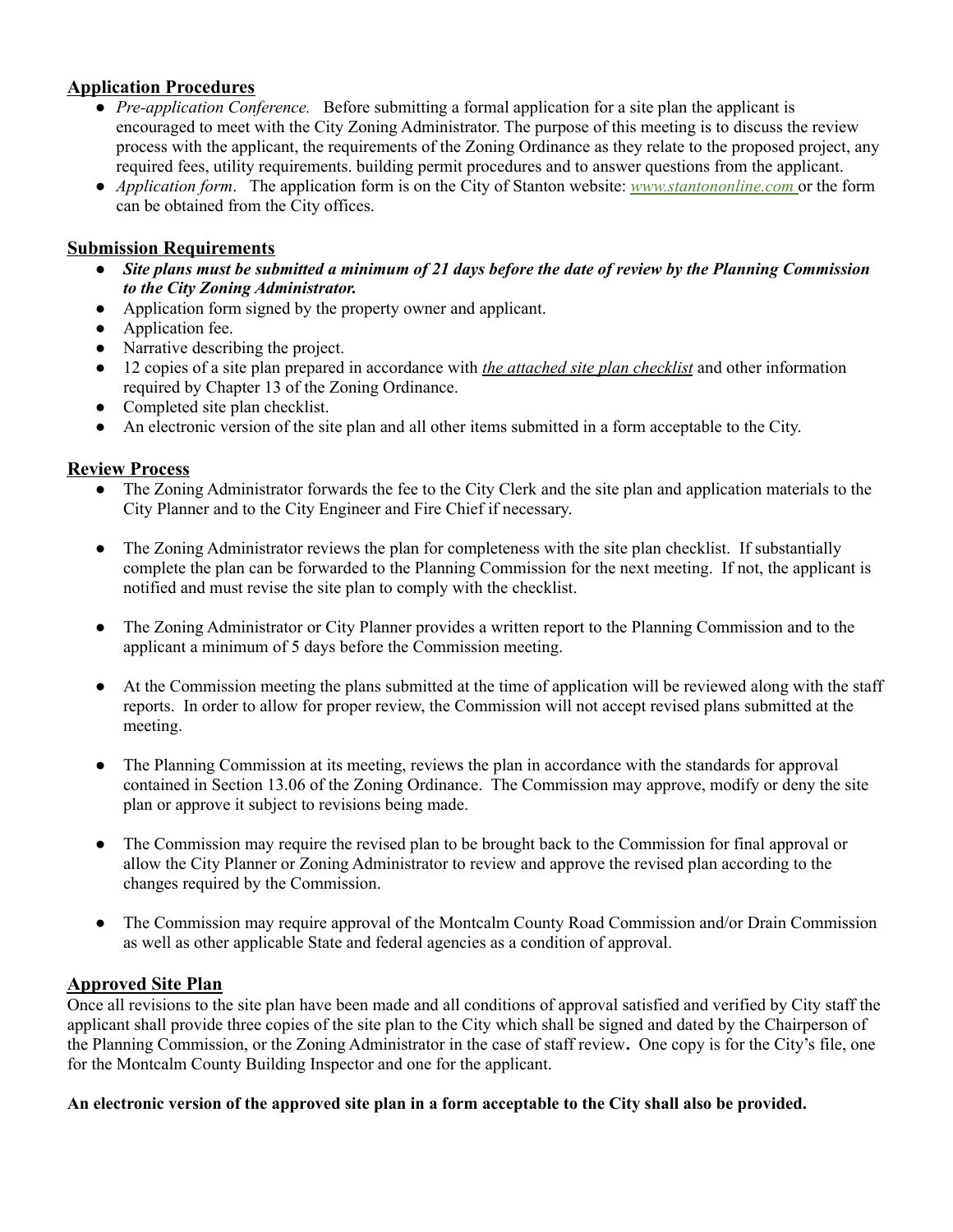# **Building Permit**

Following approval of the site plan, the applicant may apply for a building permit at the Montcalm County Building Department, 211 W. Main St. Stanton, MI 48888 Phone: (989) 831-7394.

# **Validity of Approved Site Plan and Extension**

Approval of the final site plan is valid for a period of no longer than one year. If actual construction of a substantial portion of the improvements included in the approved site plan has not commenced and proceeded meaningfully toward completion during that period, the approval of the final site plan shall be voided.

Upon written application, *filed prior to the termination of the one-year review period,* the Planning Commission or Zoning Administrator as applicable may authorize a single extension of the time limit for approval of a final site plan for a further period of not more than one year. Such extension shall only be granted based on evidence from the applicant that there is a likelihood of construction commencing within the one-year extension.

# **Changes to an Approved Site Plan**

Changes to an approved site plan shall be submitted to the Zoning Administrator who shall determine if the change is minor or major. A minor change may be approved by the Zoning Administrator who shall notify the Planning Commission in writing of the change. See Section 13.10 for examples of a minor change. If the changes are considered to be major, then a new site plan shall be submitted for review by the Planning Commission in accordance with the review procedures noted above.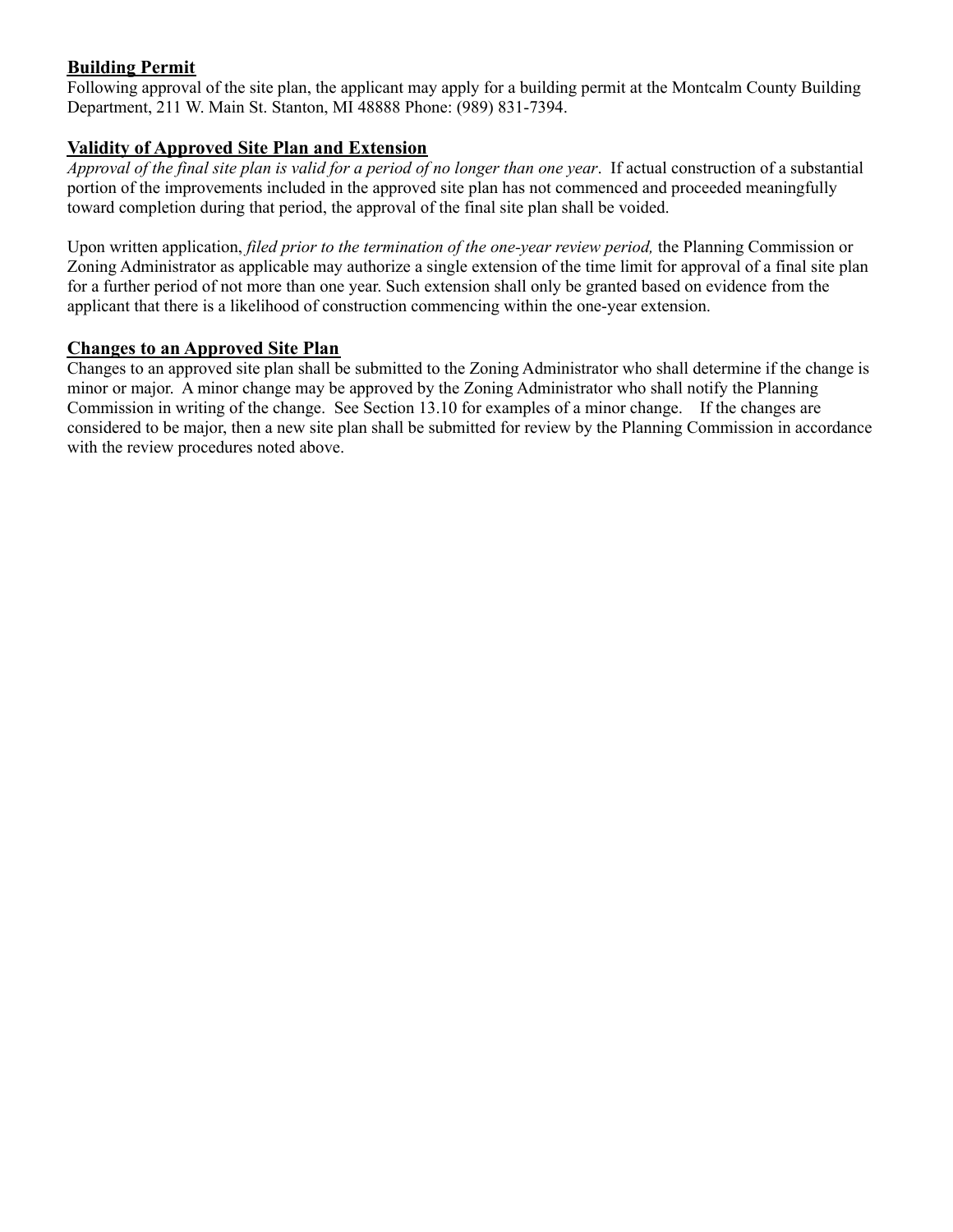

225 Camburn St. P.O. Box 449 Stanton, MI 48888 Phone (989) 831-4440 Fax (989) 831-5756 www.stantononline.com

# **CITY OF STANTON SITE PLAN REVIEW APPLICATION CHECKLIST**

*See Chapter 13 of the Stanton Zoning Ordinance for actual language [www.stantononline.com](http://www.stantononline.com)*

The following materials shall be submitted as part of a request for site plan review. Certain information may be **specifically waived by the Planning Commission or Zoning Administrator as may be applicable: (Please check when complete.)**

- \_\_\_A completed application form.
- \_\_\_Proof of ownership, option to purchase or other evidence of the applicant's interest in the subject property.
- \_\_\_A written project description detailing the existing use of the site and the proposed use, buildings and site improvements.
- \_\_\_An electronic version of the site plan and all other items submitted in a form acceptable to the City.
- An accurate, reproducible drawing at a scale of not more than one inch  $= 100$  ft. for a site of three or more acres.

### **The Site Plan Shall Include**:

# \_\_\_*A title block containing*:

- the project name, if any.
- \_\_\_the name, address and telephone number of the applicant.
- \_\_\_the name, address, telephone number and seal of the professional individual who prepared the site plan.
- the dates of submission and any revisions to the site plan.

# *Property Information*

- Scale and north arrow.
- A locational diagram of the site drawn to scale.
- \_\_\_A legal description of the subject property.
- The net acreage (minus right-of-way) and total acreage.
- The land uses and zoning classifications of adjoining parcels and parcels located across the street.
- The location and dimensions of proposed and/or existing lot lines.
- \_\_\_All required building setbacks.
- Existing contour lines at five feet intervals on site and for a distance of 50 feet on adjacent parcels.
- \_\_\_The location and elevations of existing water courses and water bodies, including county drains and manmade surface drainage ways, 100-year floodplains and all wetlands and other unbuildable areas.
- \_\_\_The location and type of significant vegetation, including woodlots and individual trees of six inches in diameter or greater.

# *Building and Land Use Information*

- The location and set backs of all on-site existing and proposed buildings, as well as the length, width, height, total square footage and use of each building and distances between structures
- and lot lines.
- The location and use of all off-site buildings or structures within 100 feet of the subject property.
- \_\_\_Building façade elevations for all sides of all proposed buildings, drawn at an appropriate scale and descriptions of exterior building materials and colors (samples may be required.) *See Sec. 9.06*
- The proposed location of accessory structures, buildings and uses and of the method of screening, where applicable.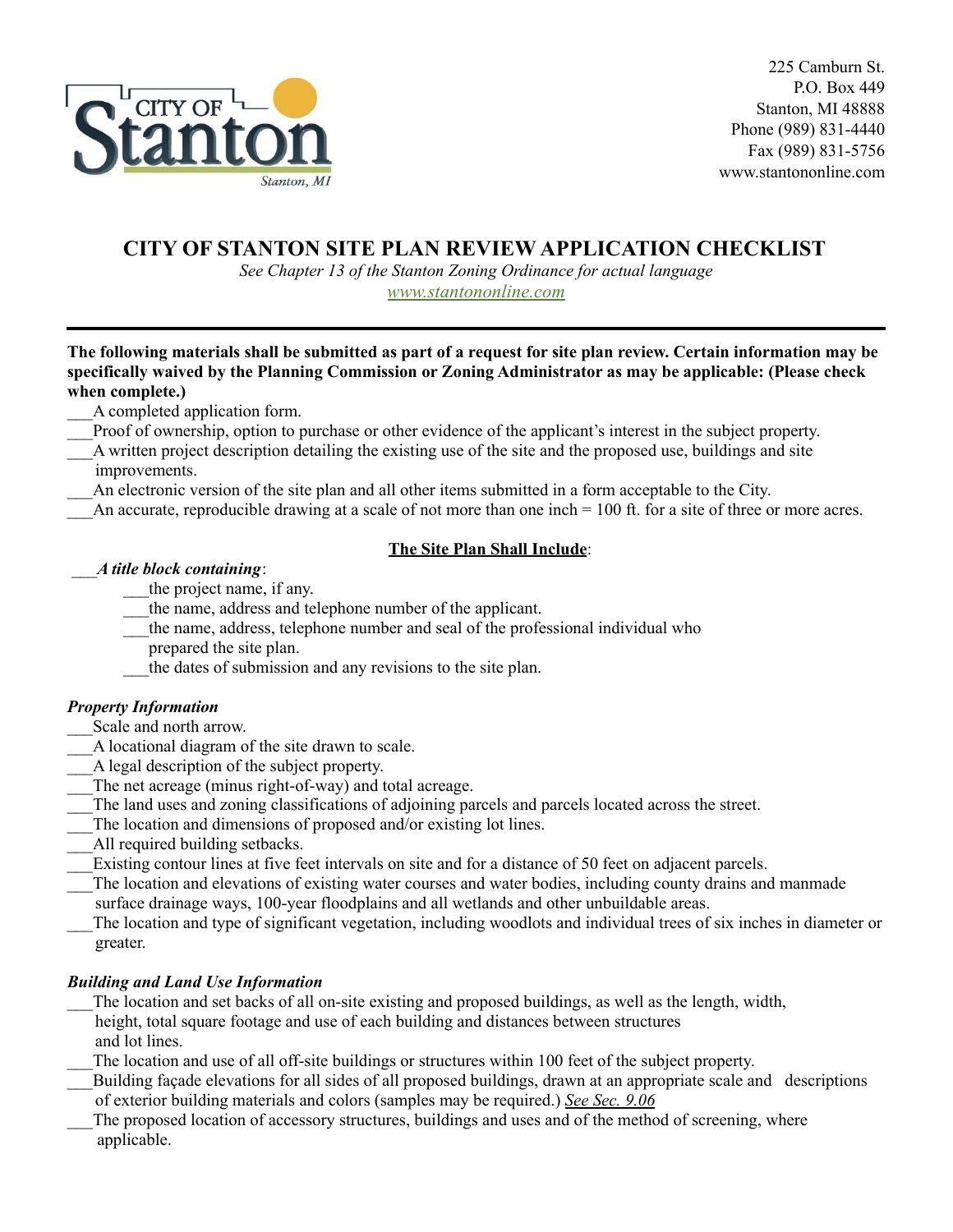# *Streets, Vehicle and Pedestrian Circulation, and Parking*

- \_\_\_The name, location, dimensions and associated right-of-way of all existing and proposed on-site and adjoining off-site streets (public or private,) and typical cross section of same (cross section shall show location and typical details of curbs, location, dimensions, tapers or lanes the location, width, surface elevations, radii and grade of all access points to the site and for proposed streets, surface, base and sub-base materials.
- All driveways within 200 feet of the site on both sides of the street.
	- \_\_\_The location, design and number of all parking spaces and unloading areas, including information on proposed curbing, barrier-free access design and dimensions for parking spaces, circulation aisles and unloading spaces. Calculations to demonstrate compliance with the required number of parking spaces shall be provided. *See Chapter 17.*

\_\_\_The location and design of all existing and proposed sidewalks, walkways, bicycle paths and areas for public use.

# *Lighting*

- \_\_\_The location, height and type of fixture of all exterior lights including building lights. Lights shall be fully shielded and placed to avoid light spillover onto adjacent properties and roadways. *See Sec. 3.26 and Chapter 17.*
- \_\_\_A photometric plan showing areas of illumination at all property lines measured in foot candles. *See Sec. 3.26*

# *Utilities, Grading, Storm water Management*

- \_\_\_The location, design, sizing and easements related to all existing and proposed utility systems to be located on the site, above and below ground, including, but not limited to:
- electric, telephone and gas distribution lines.
- \_\_\_water mains
- fire hydrants and well sites.
- storm sewer lines
- sanitary sewer lines.
- septic systems, if applicable.
- retention and detention areas (inverts, hydrants, drainage flow patterns, locations of manholes and catch basins, calculations for size of storm drainage facilities, underground tanks and transportation pipelines.
- \_\_\_The grading plan showing finished contours at a minimum interval of five feet and
- correlated with existing contours so as to clearly indicate cut and fill required.
- \_\_\_The description of measures to be taken to control soil erosion and sedimentation during and after completion of grading and construction operations.
- \_\_\_The description of measures to be taken to control soil erosion and sedimentation during and after completion of grading and construction operations.

### *Landscaping See Chapter 16*

- Number of plants, type, size, location and spacing for:
	- Greenbelts;
	- Front yard along all streets abutting property;
	- Parking lots including landscaping within islands and on perimeter;
	- \_\_\_Computations for all required landscaping;
	- Berms, walls and fences;

# *Waste Disposal*

\_\_\_The location, size and specifications for screening of all trash receptacles and other solid waste disposal facilities.

# *Residential Developments*

The total number of residential units proposed by type (e.g., 1-bedroom units, 2-bedroom units, etc.)

- Floor area per unit for each type of unit.
- Proposed density calculations for the completed project (dwelling units per acre.)
- Location, use, dimensions and elevations of all common or community buildings
- Garage and/or carport locations and details
- Location, type, size and dimensions of the recreation and open space areas.